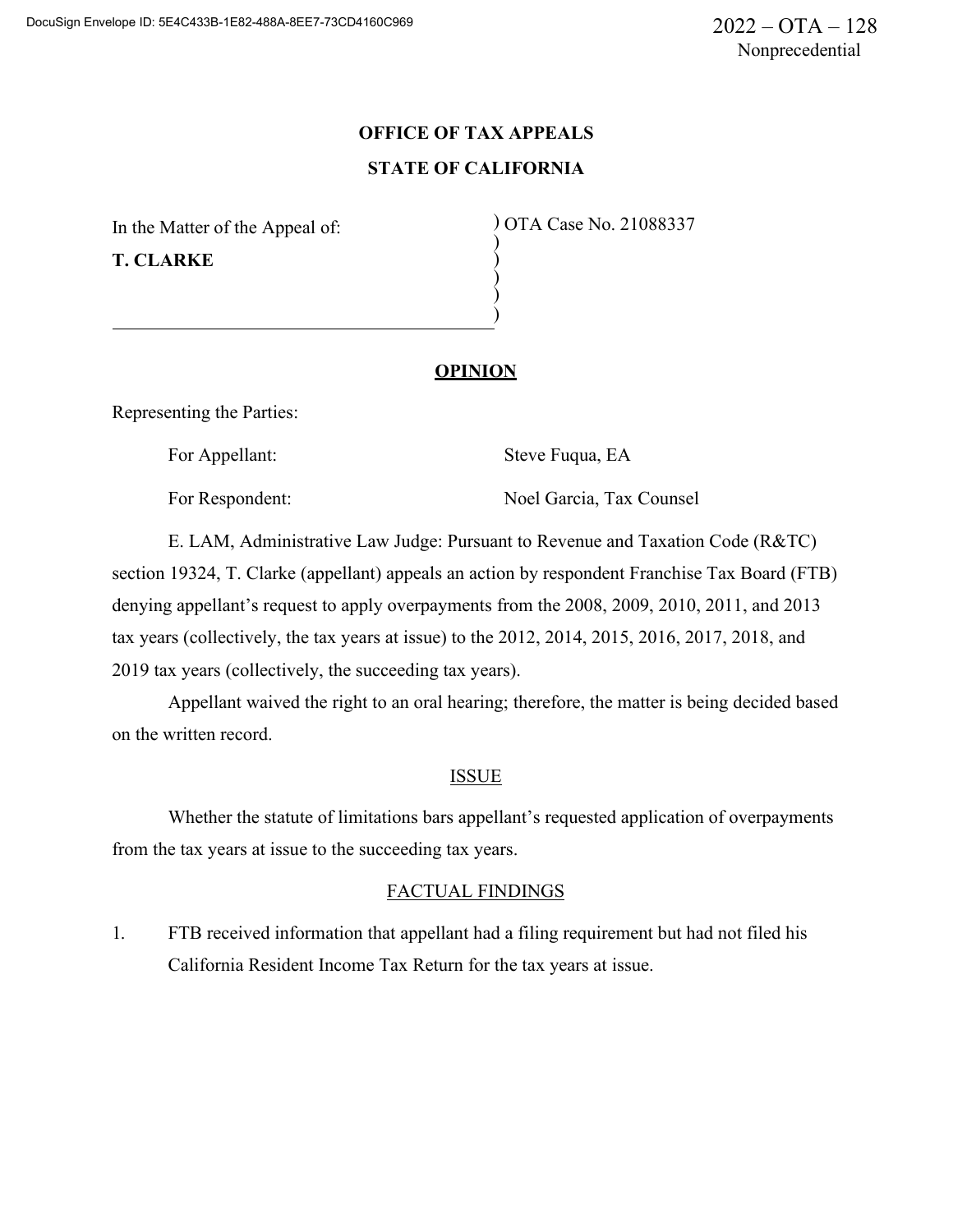### 2008 Tax Year

- 2. On April 12, 2010, FTB issued a Notice of Proposed Assessment (NPA) for the 2008 tax year, estimating appellant's taxable income from third-party sources. Appellant did not respond to the 2008 NPA, and the proposed liability became final.
- 3. FTB commenced collection actions. On January 27, 2011, FTB received payment through a levy on appellant's bank account.
- 4. On June 8, 2020, appellant filed his 2008 California Resident Income Tax Return, reporting total tax of \$981.00. FTB accepted appellant's 2008 return, and based on the amount FTB collected through the levy, determined that appellant overpaid his liabilities by  $$5,338.91$ <sup>1</sup>

## 2009 Tax Year

- 5. On February 28, 2011, FTB issued an NPA for the 2009 tax year, estimating appellant's taxable income from third-party sources. Appellant did not respond to the 2009 NPA, and the proposed liability became final.
- 6. FTB commenced collection actions. On December 2, 2011, FTB received payment through a levy on appellant's bank account.
- 7. On June 8, 2020, appellant filed his 2009 California Resident Income Tax Return, reporting zero total tax for the 2009 tax year. FTB accepted appellant's 2009 return, and based on the amount FTB collected through the levy, determined that appellant overpaid his liabilities by \$7,850.23.

## 2010 Tax Year

- 8. On April 16, 2012, FTB issued an NPA for the 2010 tax year, estimating appellant's taxable income from third-party sources. Appellant did not respond to the 2010 NPA, and the proposed liability became final.
- 9. FTB commenced collection actions. On May 15, 2013, FTB received payment through a levy on appellant's bank account.

<sup>&</sup>lt;sup>1</sup> We note that for the tax years at issue, the overpayment amounts were caused by the difference between: (1) the amounts FTB collected from its involuntary collection actions for the specific tax year in dispute; and (2) the liabilities appellant owed for that specific tax year, which consisted of principal tax, applicable penalties, collection cost recovery fees, and applicable interest. (See R&TC, § 19301.)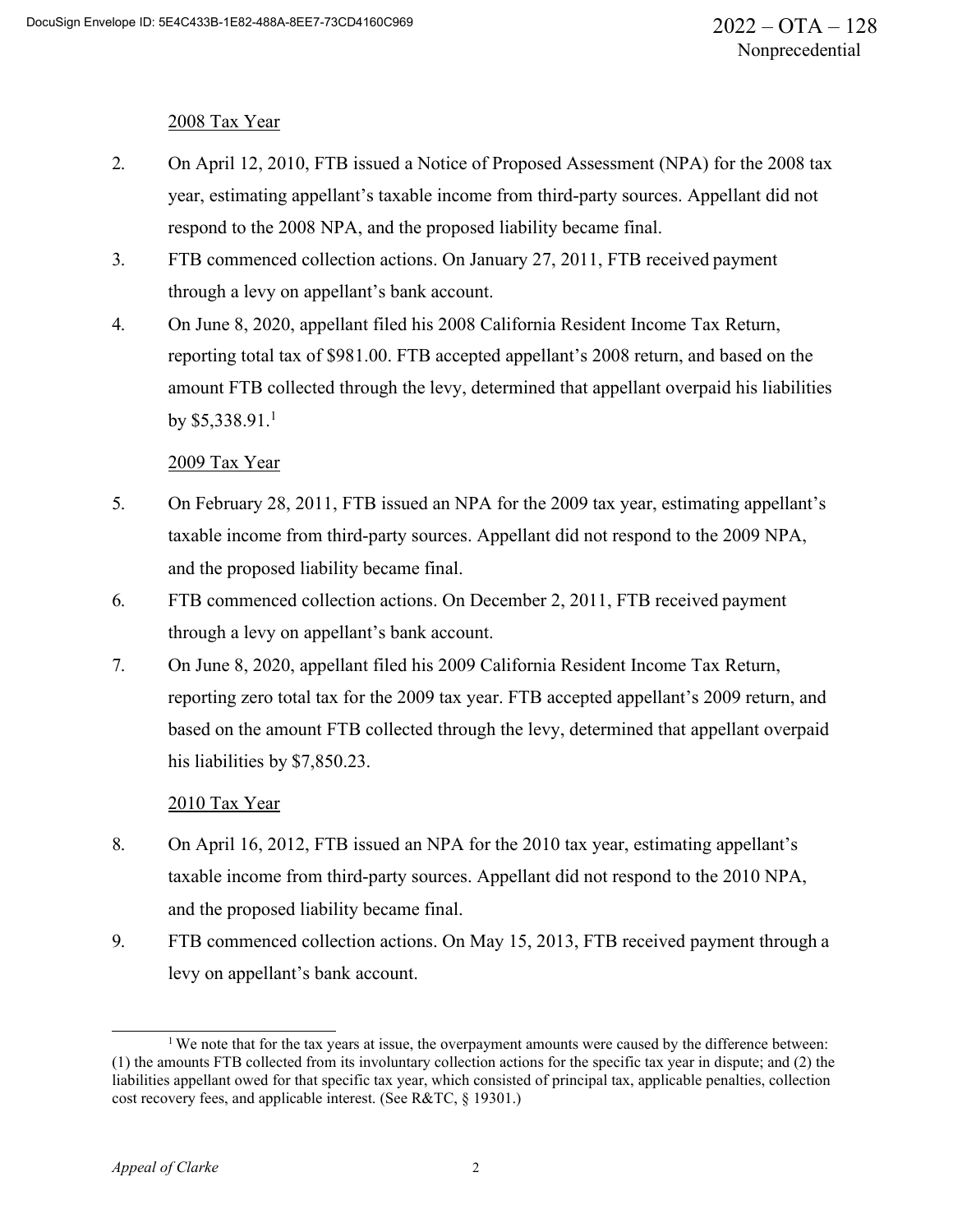10. On June 8, 2020, appellant filed his 2010 California Resident Income Tax Return, reporting total tax of \$145.00. FTB accepted appellant's 2010 return, and based on the amount FTB collected through the levy, determined that appellant overpaid his liabilities by \$7,232.31.

#### 2011 Tax Year

- 11. On April 15, 2013, FTB issued an NPA for the 2011 tax year, estimating appellant's taxable income from third-party sources. Appellant did not respond to the 2011 NPA, and the proposed liability became final.
- 12. FTB commenced collection actions. On June 7, 2014, FTB received payment through a levy on appellant's bank account.
- 13. On June 8, 2020, appellant filed his 2011 California Resident Income Tax Return, reporting total tax of \$2,168.00. FTB accepted appellant's 2011 return, and based on the amount FTB collected through the levy, determined that appellant overpaid his liabilities by \$1,171.97.

### 2013 Tax Year

- 14. On March 30, 2015, FTB issued an NPA for the 2013 tax year, estimating appellant's taxable income from third-party sources. Appellant did not respond to the 2013 tax year NPA, and the proposed liability became final.
- 15. FTB commenced collection actions. On December 11, 2015, FTB received payment through a levy on appellant's bank account.
- 16. On June 8, 2020, appellant filed his 2013 California Resident Income Tax Return, reporting total tax of \$1,784.00. FTB accepted appellant's 2013 return, and based on the amount FTB collected through the levy, determined that appellant overpaid his liabilities by \$3,321.67.

## Claims for Credit

- 17. On October 5, 2020, appellant filed a claim requesting FTB to apply the overpayments from the tax years at issue to the current balances owed for the succeeding tax years.
- 18. On August 3, 2021, FTB denied appellant's claim for credit or refund of overpayments. This timely appeal followed.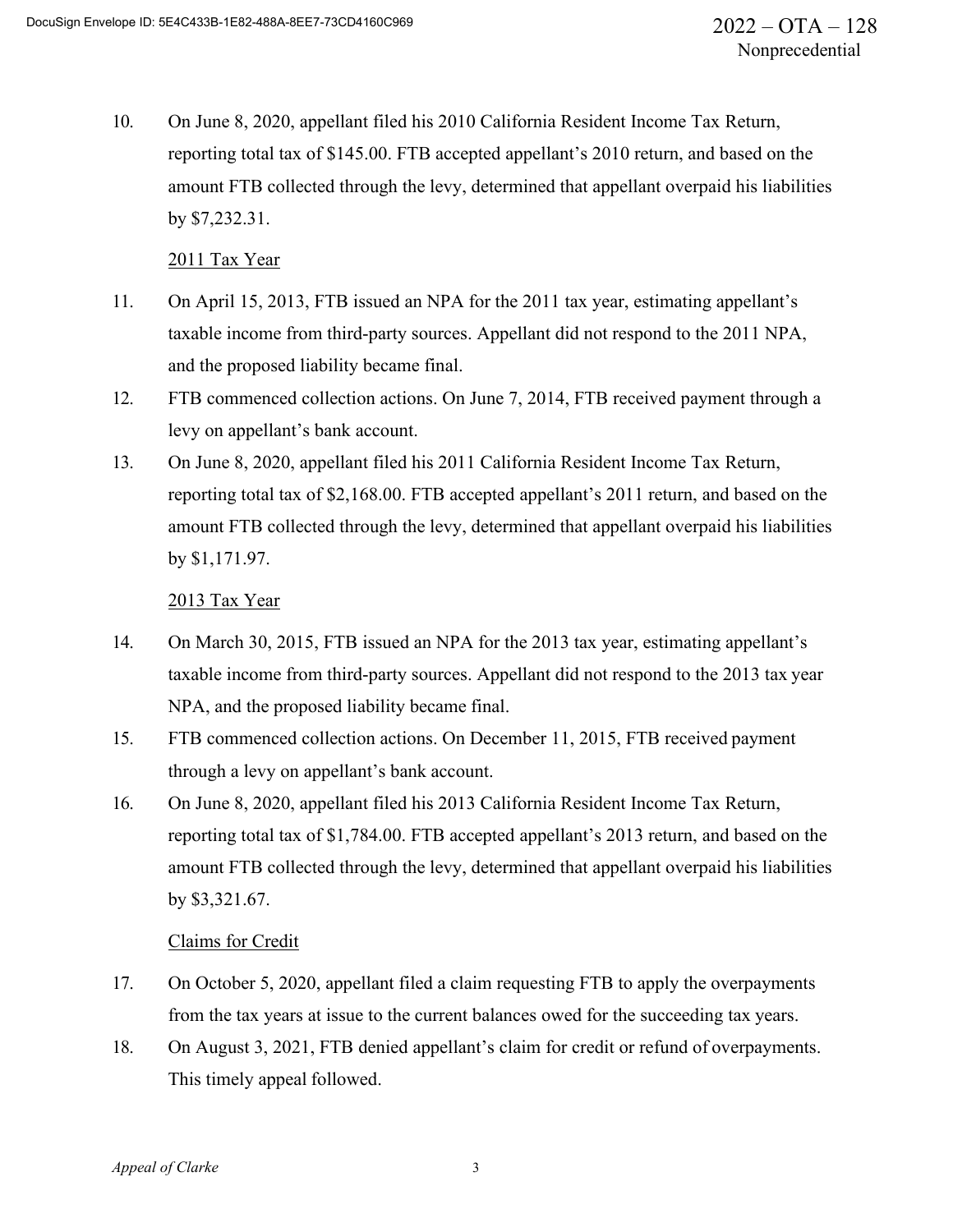#### DISCUSSION

R&TC section 19306(a), provides, in part, that no credit or refund shall be allowed after a period ending: (1) four years from the date the return was filed (if filed within the extended filing period); (2) four years from the last date prescribed for filing the return (determined without regard to any extension of time for filing the return); or (3) one year from the date of the overpayment, whichever is later, unless before the expiration of the period, the taxpayer files a claim for refund or credit. As such, appellant must timely claim any overpayments within the later of the three different time periods described above. R&TC section 19306 explicitly defines the statute of limitations, and its language must be strictly construed. (*Appeal of Cornbleth*, 2019-OTA-408P.)

There are no exceptions to tolling the statute of limitations; the statute of limitations may not be tolled based on equity or for reasonable cause. (*Appeal of Benemi Partners, L.P.*, 2020- OTA- 144P.) Even if the taxpayer shows that he or she did not actually owe the tax paid, the taxpayer is barred from receiving a refund if the statute of limitations has elapsed. (*U.S. v. Dalm*  (1990) 494 U.S. 596, 602.) Federal courts have held that fixed deadlines may appear harsh because they can be missed by a single day or even a single hour, but the resulting occasional harshness is redeemed by the clarity they give to the legal obligation. (*Prussner v. U.S.* (7th Cir. 1990) 896 F.2d 218, 222-223.)

Here, it is undisputed that appellant filed his claim for the tax years at issue after the expiration of the statute of limitations. Rather, appellant's sole argument on appeal is that the overpayments are the result of involuntary bank levies initiated by FTB. Appellant asserts that had he voluntarily paid the balances due, there would not have been any overpaid amounts. However, for purposes of applying the statute of limitations for overpayments, it does not matter that appellant's overpayments are the result of FTB's involuntary collection actions as opposed to appellant's own voluntary actions. Instead, appellant needs to file his claim for refund or credit within the applicable statute of limitations. Here, the latest of the three statute of limitations periods is four years from the last date prescribed for filing the return (determined without regard to any extension of time for filing the return).<sup>2</sup> This means that appellant's claims

<sup>&</sup>lt;sup>2</sup> As reiterated, R&TC section 19306 provides that appellant's claim for refund must have been filed within the later of three different time periods to be within the statute of limitations. The first time period is only applicable if appellant timely filed his California Resident Income Tax Return, as such the first time period is not applicable because the tax returns for tax years at issue were all not timely filed. The second time period is four years from the